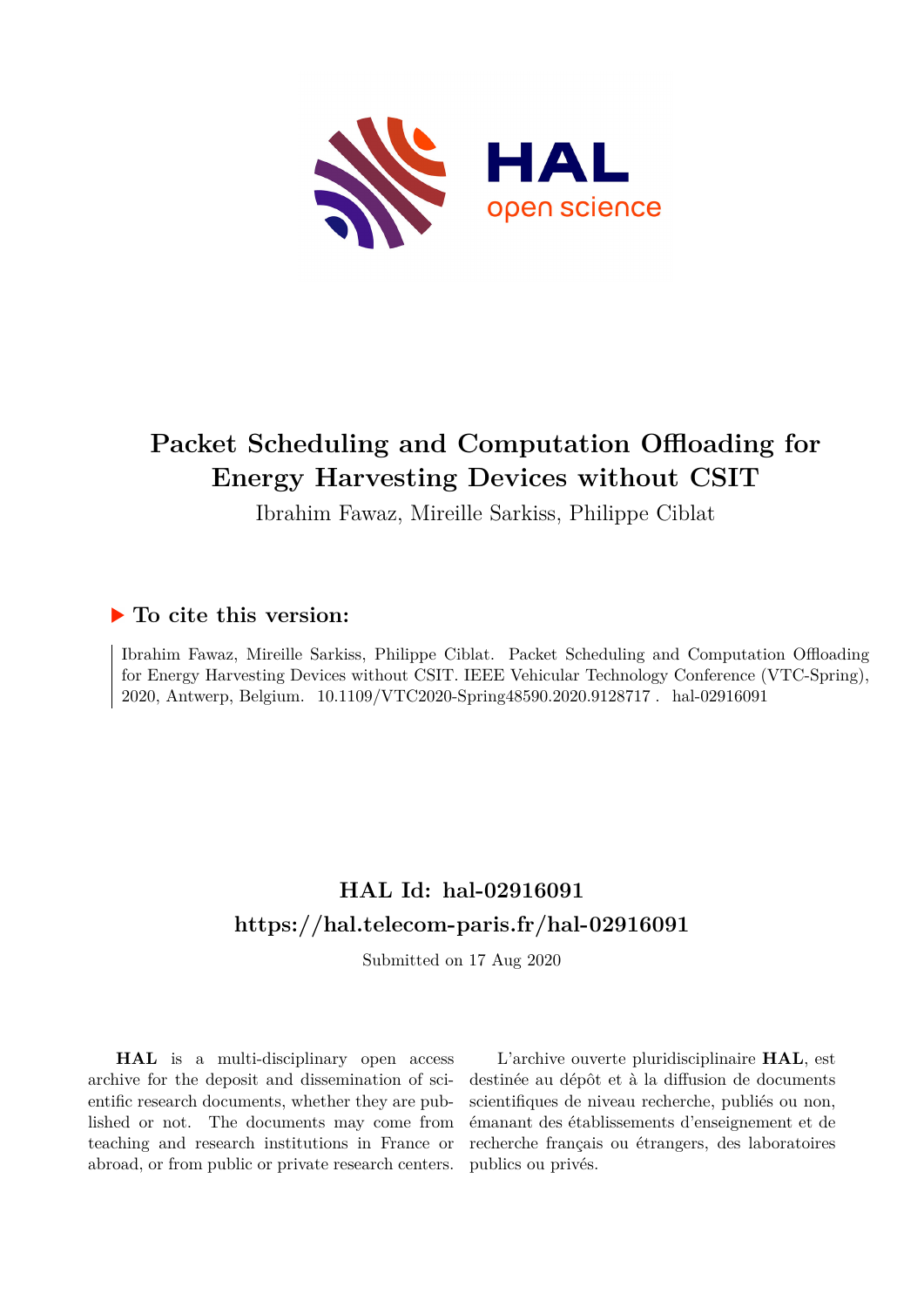# Packet Scheduling and Computation Offloading for Energy Harvesting Devices without CSIT

Ibrahim Fawaz<sup>1,2</sup>, Mireille Sarkiss<sup>3</sup>, and Philippe Ciblat<sup>2</sup>

<sup>1</sup> CEA, LIST, Communicating Systems Laboratory PC 173, 91191 Gif-sur-Yvette, France

 $^3$  Télécom SudParis, Institut Polytechnique de Paris, 91011 Evry, France

Email: ibrahim.fawaz@cea.fr, mireille.sarkiss@telecom-sudparis.eu, philippe.ciblat@telecom-paristech.fr

*Abstract*—This paper proposes a joint packet scheduling and computation offloading policy for an Energy Harvesting (EH) mobile terminal wirelessly connected to a Base Station (BS) when the channel between the mobile and the BS is unavailable at the mobile side. The mobile terminal has to decide if its packet related to one application is computed either locally or remotely by the BS within a strict delay imposed by this application without knowing the channel in advance. Our objective is to guarantee reliable communication by minimizing the packet loss. This packet loss is due to buffer overflow, strict delay violation and channel mismatch. We formulate the problem using a Markov Decision Process (MDP) and we propose and implement the optimal deterministic offline policy to solve it. This optimal policy decides: (i) the execution location (locally or remotely), (ii) the number of packets to be executed and (iii) the corresponding transmission power. This policy offers a dramatic increase in the number of executed packets and a significant energy saving.

#### I. INTRODUCTION

Nowadays, mobile communication systems face unprecedented growth of connected devices which applications require high computation ability. In addition, some applications need to satisfy a strict delay. These constraints lead to an increase demand in high-speed processing and energy. In order to meet these challenges, a novel system combining Energy Harvesting (EH) [1], [2] with Multi-Access Edge Computing (MEC) [3], [4] was recently proposed. Such a system is able to harness energy from the surrounding environment to power its communication and, at the same time, get rid of extensive computations by dispatching them to resourceful nodes deployed within the BS, which are in charge of processing them and sending back the results. This emerging topic brings tremendous potential for enhancing the performance of mobile devices, but also new issues for designing efficient decisionmaking policies. Recently, the resource management problem of an EH-MEC system was studied in [5]. The authors came up with a dynamic computation offloading policy for mobile terminals. This problem was also addressed for a group of edge servers sharing the same cell of a BS in [6]. An improved policy was proposed based on a combination of offline value iteration algorithm and online reinforcement learning.

In this paper, we address packet scheduling and computation offloading for a single EH mobile user served by a BS when strict delay constraint has to be fulfilled and no channel information is available at the transmitter. Unlike [5], [6], we impose here a strict delay constraint instead of an average delay constraint which prevent to re-use results from [5], [6]. This strict delay constraint was introduced in our previous works devoted to packet scheduling without EH and MEC capabilities [7] and to packet scheduling and computation offloading with perfect CSI at the Transmitter (CSIT) [8]. So the main difference between [8] and this current work lies in the assumption on the channel knowledge. Hereafter, we assume that the current channel state is not available at the terminal before making the decision. Actually, we consider that as *previous* channel realization can be acquired through feedback, the decision relies on it. Compared to [8], we need to redesign the system model partly, to rewrite the corresponding Markov Decision Process (MDP) completely (states, transition probabilities, etc), and more importantly, to refine the ways to loose a packet. Indeed, a new type of packet loss, called channel mismatch, has to be added. Our objective is to minimize the number of discarded packets due to the strict delay violation, the buffer overflow, and the channel mismatch. The problem casts into an MDP and we find the optimal offline stationary policy through the Policy Iteration (PI) algorithm. We compare this policy with three naive ones described later.

The paper is organized as follows. In Section II, we provide the system model. In Section III, the related MDP problem is described and solved. In Section IV, numerical results are given and analyzed. In Section V, a conclusion is drawn.

#### II. SYSTEM MODEL

We consider a MEC system involving an EH mobile user and its serving cloud-enabled BS. The mobile terminal stores its data packets in a finite buffer and the harvested energy in a limited-capacity battery. The time is slotted into consecutive epochs of equal duration  $T_s$ . At the beginning of each time slot, the system decides the execution type (locally or remotely), the number of packets to be processed and the transmission power. Hereafter, we provide a full description of the data, energy and channel models, followed by the

 $2$  Télécom ParisTech, Institut Polytechnique de Paris, 75013 Paris, France

This work has received funding from the European Union's Horizon 2020 research and innovation programme under the Marie Skłodowska-Curie grant agreement No 675891.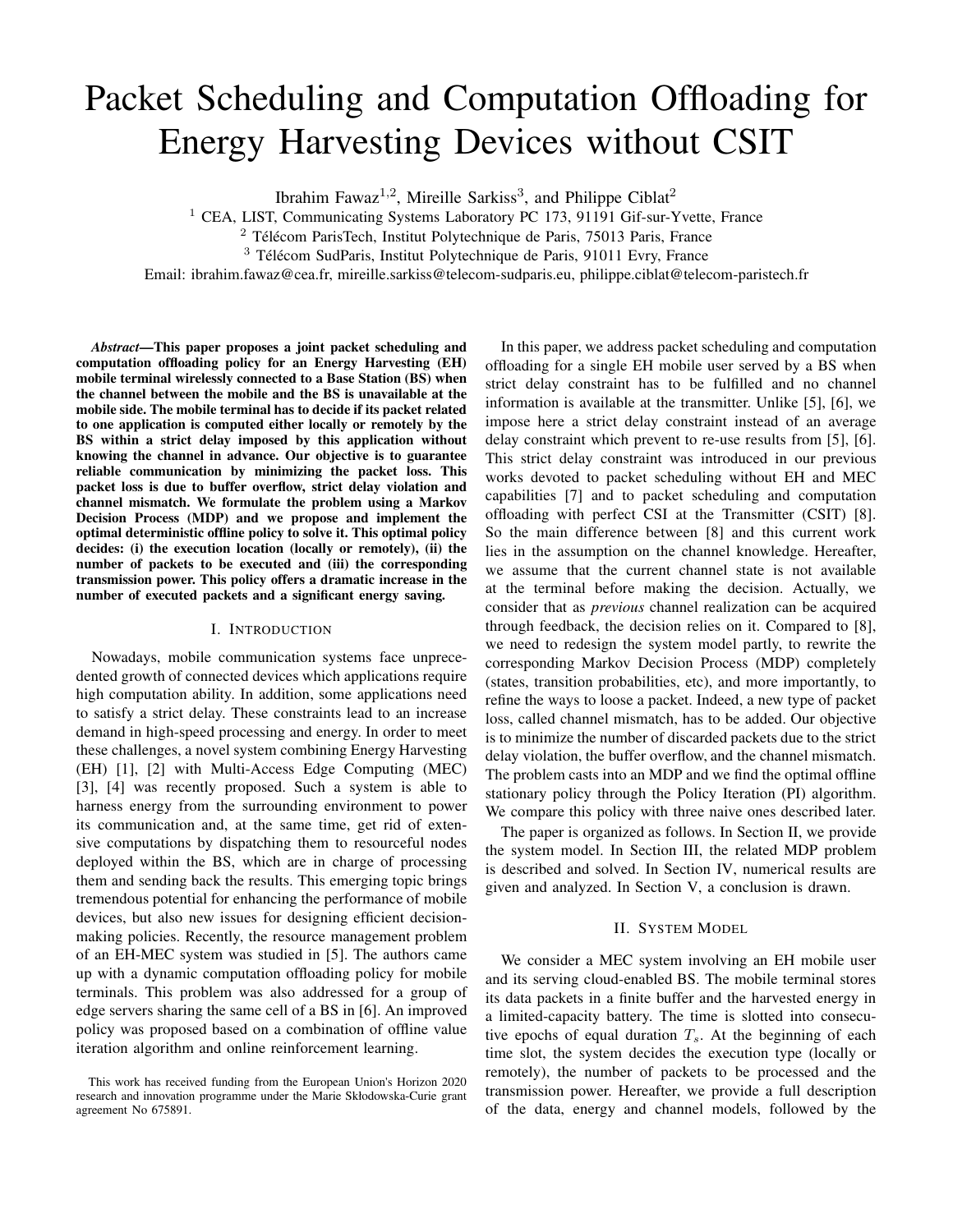different execution options and their corresponding energy consumption.

#### *A. Data model*

The data arrival process is modeled as an independent identically distributed (i.i.d.) Poisson distributed process with an average arrival rate  $\lambda_d$ . All packets are assumed to have the same size of  $L$  bits. Before making any decision, these packets are kept in the buffer of the mobile terminal that can store a maximum of  $B_d$  packets. A packet is discarded from the buffer if we observe

- delay violation, i.e., the packets are stayed in the buffer more than  $A_0$  time-slots; and
- **buffer overflow**, i.e., the buffer is already full and there is no room for any additional packet.

The age of each packet in the buffer is required to track the information of the system. Consequently, we denote  $a_i(n)$  the age of the  $i$ -th packet in the buffer at slot  $n$ . By definition, we have  $a_i(n) \in \{-1, \cdots, A_0\}, \forall i, n$  where  $a_i(n) = -1$  stands for an empty space in the buffer. Note that packets are ordered in the buffer, i.e.  $a_j(n) \leq a_i(n)$ ,  $\forall i \leq j$ .

#### *B. Energy model*

We model the EH process as a sequence of energy unit (e.u.) arrivals of an i.i.d. Poisson distributed process with an average arrival rate  $\lambda_e$ . We assume that each e.u. can provide  $\mathcal{E}_U$  Joules (J). Before being available for use, this energy is saved in a battery of limited capacity  $B_e$ , but wasted if the battery is already full. At the beginning of slot  $n$ , we denote  $b_n \in \{0, \dots, B_e\}$  the battery's energy level after collecting  $e_n$  e.u.. By construction, the consumed energy  $E_n$  during slot *n* cannot exceed  $b_n$ . Moreover, we assume that  $b_n$  is causally known at the decision instant in slot n.

#### *C. Channel model*

The wireless channel is assumed to be block-fading, i.e. the channel remains constant within each slot and can change state only at the beginning of a slot. The allocated bandwidths are  $W_{UL}$  (Hz) in the uplink and  $W_{DL}$  (Hz) in the downlink, with an additive white Gaussian noise of power spectral density  $N_0$ . We consider that the channel process takes values from a finite set X. We define the channel gain by  $x = |h|^2$  where h is its complex-valued amplitude. Channel gains are time-correlated following a Markovian model, i.e. the current channel state depends only on the previous channel state. The transition probability from a channel state  $i$  at time slot  $n$  to a channel state i at time slot  $n + 1$  is given by

$$
p(x_{n+1} = i | x_n = j) = \frac{(1 - \rho)^{|i - j|}}{\sum_{k=0}^{\lfloor \mathcal{X} \rfloor - 1} (1 - \rho)^{|k - j|}},
$$
 (1)

where  $\rho \in [0, 1]$  is the correlation coefficient. We assume Outdated CSIT, i.e., only  $x_{n-1}$  is known when making decision at time slot  $n$ . Packets can thus be lost due to a **channel** mismatch since the mobile terminal makes the execution decision based on the previous (and so potentially wrong) channel state.

#### *D. Execution decisions and related energy consumption*

At the beginning of slot  $n$ , the mobile terminal can choose amongst three possible decisions:

• Idle: The mobile terminal does not process any packet and awaits the following slot. In that case, the electronic circuits are considered to be in standby mode leading to zero energy consumption

$$
E_I = 0.\t\t(2)
$$

• Local execution: The mobile terminal executes  $u$  packets from its buffer  $(u \leq q_n)$ , where  $q_n$  is the number of packets in the buffer at time-slot  $n$ ) using its internal processor. The associated energy consumption, expressed as an integer multiple of the e.u., is calculated as

$$
E_{\ell}(u) = \left[ u.P_{\ell}.\frac{T_s}{\mathcal{E}_U} \right],\tag{3}
$$

where  $P_{\ell}$  is the power consumed to process one packet locally.

• Remote execution: The mobile terminal transfers  $u$ packets for processing in the BS and then receives the result. The energy is thus consumed to send data, to wait for the remote processing and to receive the result. As the current channel state is unknown, packets are sent at a rate tuned according to the previous channel state. As a consequence, the energy consumption, expressed as an integer multiple of the energy unit, is derived as

$$
E_o(x_{n-1}, u) = \left[ \frac{u}{\mathcal{E}_U} \left( \frac{L.P_t}{W_{UL} \cdot \log_2 \left( 1 + \frac{P_t . x_{n-1}}{W_{UL} . N_0} \right)} + \right. \\
T_w . P_w + \frac{L_{DL} . P_r}{W_{DL} . \log_2 \left( 1 + \frac{P_s . x_{n-1}}{W_{DL} . N_0} \right)} \right) \right]
$$
(4)

where  $P_t$  is the power consumed by the mobile terminal to send packets.  $T_w$  and  $P_w$  are the time spent for the BS to execute one packet and the power consumed by the mobile terminal while waiting for the remote packets to be processed, respectively. The result of the computation of size  $L_{DL}$  [bits] is sent back by the BS with the power  $P_s$  and finally acquired by the mobile terminal consuming in the process a power  $P_r$ . While the BS is capable of adapting its rate to the current channel (since it can estimate it via the training sequence of the uplink received packets), we force the BS to consider  $x_{n-1}$  since the transmitter only knows  $x_{n-1}$  to evaluate Eq. (4).

Furthermore, this offloading operation must be carried out within a slot leading to the following constraint

$$
u\left(\frac{L}{W_{UL} \cdot \log_2\left(1 + \frac{P_t \cdot x_{n-1}}{W_{UL} \cdot N_0}\right)} + T_w + \frac{L_{DL}}{W_{DL} \cdot \log_2\left(1 + \frac{P_s \cdot x_{n-1}}{W_{DL} \cdot N_0}\right)}\right) \leq T_s.
$$
 (5)

Notice that  $W_{DL}$ ,  $W_{UL}$ ,  $N_0$ ,  $L_{DL}$ ,  $P_s$ ,  $T_w$  are pre-defined parameters. With respect to u and  $x_{n-1}$ ,  $P_t$  can be computed by forcing the equality in Eq. (5).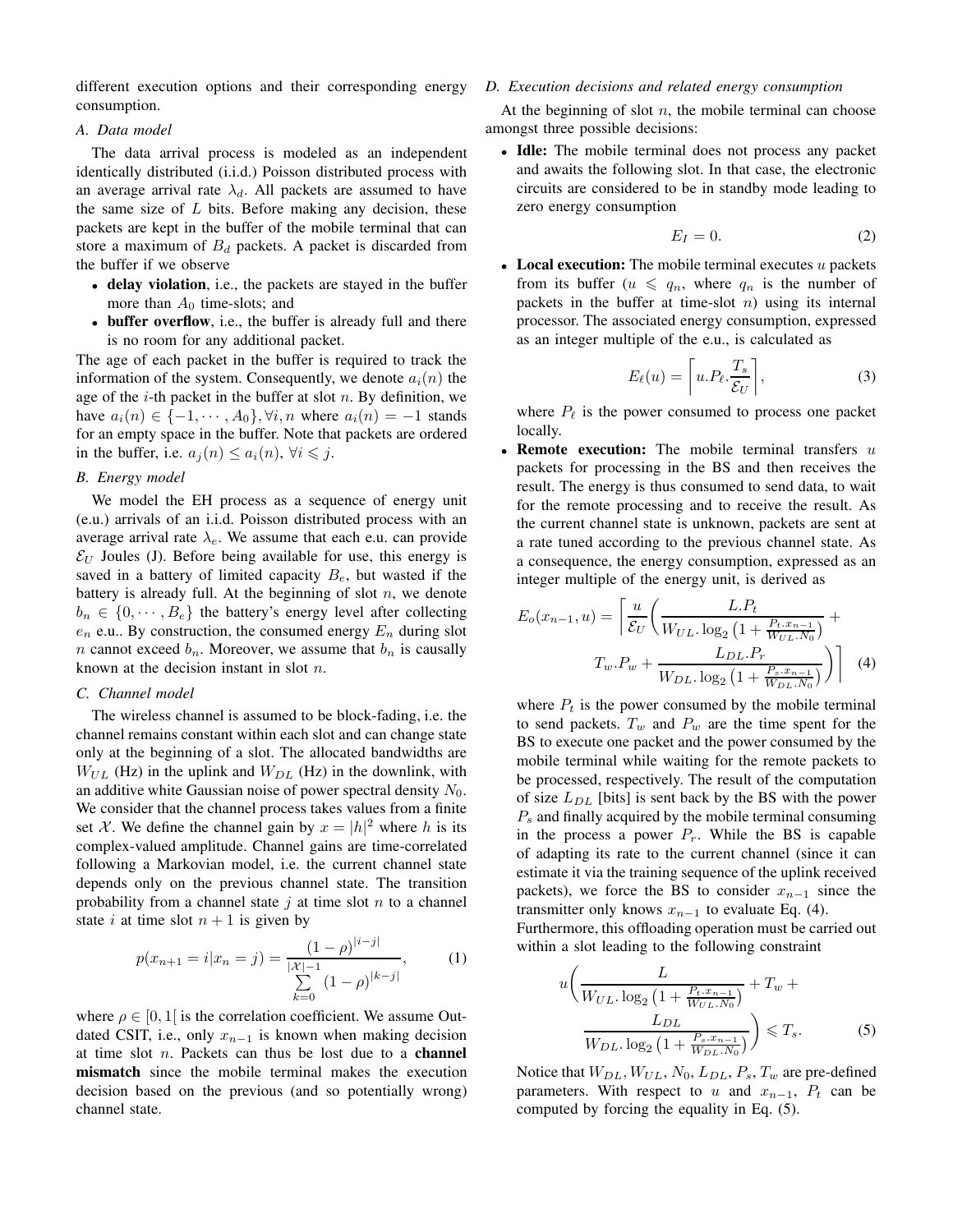#### III. PROBLEM FORMULATION AND RESOLUTION

Our goal is to devise an optimal policy  $\mu^*$  minimizing the number of discarded packets due to buffer overflow, delay violation and channel mismatch. At the beginning of each slot, the policy  $\mu^*$  specifies the best action to make, namely the processing decision (idle, local or remote processing), the number of packets  $u$  to execute and the corresponding transmission power  $P_t$ . This section describes the states and actions of our system proving that the problem can be formulated as an MDP. The transition matrix and the cost function of this MDP are first defined. Then, the optimization problem is solved through an offline policy iteration algorithm.

#### *A. State Space*

The state space S is the set of  $s = (a, b, x)$  where

- $\mathbf{a} = [a_1, \dots, a_{B_d}]$  is the vector of each packet's age,
- $\bullet$  b is the current battery level, and
- $x$  is the previous channel gain.

The state space is finite, and the total number of possible states |S| is upper-bounded by  $(A_0 + 2)^{B_d}$ .| $B_e + 1$ |.|X|. However, the state space is considerably reduced, since the packets are ordered in the buffer according to their age. For instance, with  $B_d = 6$ ,  $K_0 = 3$ ,  $B_e = 4$  and  $|\mathcal{X}| = 5$ , our system has only 5250 states out of the 390625 possible combinations.

#### *B. Action Space*

The action space  $V$  is the set of possible decisions that the mobile device can make at the beginning of each slot. In particular, the selected action  $\nu_n$  in slot *n* includes:

- the processing decision (idle, local or remote execution),
- the number of packets  $u_{\nu_n}$  to be executed, and
- the corresponding transmission power  $P_{\nu_n}$ .

On one hand, the mobile terminal can execute locally a maximum of  $U_{\ell}$  packets during a slot, depending on the capacity of its internal processor. On the other hand, according to Eq. (5) with equality and using the maximum transmission power  $P_{\text{max}}$  and the best channel gain  $x_{\text{max}} = \max_{x \in \mathcal{X}}$ , the mobile terminal can execute remotely up to  $U<sub>o</sub>$  packets during a slot. Moreover,  $P_{\nu}$  can be one of the calculated powers with Eq. (5) or equal to  $P_{\text{max}}$  if possible. Therefore, the action space is finite with cardinality  $|\mathcal{V}| = U_{\ell} + U_o \times (|\mathcal{X}| + 1) + 1$ .

#### *C. Markov Decision Process*

If during slot n,  $m_n$  queued packets have reached the maximum delay  $(A_0)$ , the mobile terminal will execute and/or discard  $w_n = \max(u_{\nu_n}, m_n)$  packets. Then, it will increment the age of the remaining  $q_n - w_n$  queued packets by 1 and store the new  $d_{n+1}$  received packets in the buffer with age 0. Thus, the vector a at slot  $n + 1$  will be derived as

1: **for** 
$$
i = 1
$$
 **to**  $q_n - w_n$  **do**  
\n $a_i(n+1) = a_{w_n+i}(n) + 1$   
\n**end for**  
\n2: **for**  $i = q_n - w_n + 1$  **to**  $q_n - w_n + d_{n+1}$  **do**  
\n $a_i(n+1) = 0$   
\n**end for**

3: **for** 
$$
i = q_n - w_n + d_{n+1} + 1
$$
 **to**  $B_d$  **do**  
 $a_i(n+1) = -1$   
**end for**

Simultaneously, the execution of these  $u_{\nu_n}$  packets consumes  $E_n$  e.u. from the battery according to Eqs. (3) or (4). Then, the mobile terminal harvests and stores  $e_{n+1}$  e.u. in its battery. Thus, the battery state at slot  $n + 1$  will be

$$
b_{n+1} = \min \{b_n - E_n + e_{n+1}, B_e\}.
$$
 (6)

We therefore notice that  $s_{n+1}$  depends only on  $s_n$ ,  $\nu_n$  and the external disturbance  $(d_{n+1}, e_{n+1})$ , which is in compliance with the MDP's fundamental property.

#### *D. Transition Matrix*

The transition matrix of an MDP specifies the probability of moving from a state  $\mathbf{s} = (\mathbf{a}, b, x)$  to a state  $\mathbf{s}' = (\mathbf{a}', b', x')$ after performing an action  $\nu$ . This transition probability can be expressed as the product of the transition probabilities of the buffer, battery and channel states, if and only if the latter are independent of each other, i.e.

$$
p(\mathbf{s}'|\mathbf{s}, \nu) = p(\mathbf{a}'|\mathbf{a}, b, \nu).p(b'|\mathbf{b}, x, \nu).p(x'|\mathbf{x}), \qquad (7)
$$

We first identify for each state s, the set of unfeasible actions  $A(s) = A_0(s) \cap A_1(s) \cap A_2(s)$  where each subset  $A_i(s)$ is defined as follows: *i*) the set  $A_0(s)$  is composed by the offloading actions that require a transmit power  $P_t > P_{\text{max}}$ according to Eq. (5); *ii*) the set  $A_1(s)$  includes all the actions that comply with at least one of the following criteria

\n- 1: 
$$
u_{\nu} > q
$$
 or  $a'_i > a_i + 1$  or  $q' < q - w$
\n- 2:  $a'_i \neq a_{i+u_{\nu}} + 1$  and  $a_{i+u_{\nu}} \neq -1$
\n- 3:  $a'_i > 0$  and  $a_{i+u_{\nu}} = -1$
\n- 4:  $q = B_d$  and  $u_{\nu} \neq 0$  and  $a'_i > 0$ ,  $\forall i \in \{q - w + 1, ..., B_d\}$
\n- iii) the set  $\mathcal{A}_2(\mathbf{s})$  consists of all the actions that fulfill at least
\n

*iii*) the set  $A_2(s)$  consists of all the actions that fulfill at least one following condition

1: 
$$
0 > b - E
$$
  
2:  $b' < b - E$ 

where  $E$  is the consumed energy according to Eqs. (3) or (4). Finally, when  $\nu \in V \setminus A(s)$ , the transitions are as follows

1: if 
$$
q' < B_d
$$
 then  
\n
$$
p(a'_i|a_i, b, \nu) = e^{-\lambda_d} \cdot \frac{(\lambda_d)^{q'-q+w}}{(q'-q+w)!}
$$
\n2: else  
\n
$$
p(a'_i|a_i, b, \nu) = 1 - Q(B_d - q + w, \lambda_d),
$$

and

1: if 
$$
b' < B_e
$$
 then  
\n $p(b'|b, x, \nu) = e^{-\lambda_e} \cdot \frac{(\lambda_e)^{b'-b+E}}{(b'-b+E)!}$   
\n2: else

$$
p(b'|b, x, \nu) = 1 - \mathbf{Q}(B_e - b + E, \lambda_e).
$$

where Q is the regularized Gamma function.

#### *E. Cost and optimal policy*

Let  $s_n = (a_n, b_n, x_{n-1})$  and  $\mu(s_n) = \nu_n$  be the system state and the selected action at a given slot  $n \in \{0, \dots, N\},\$ respectively.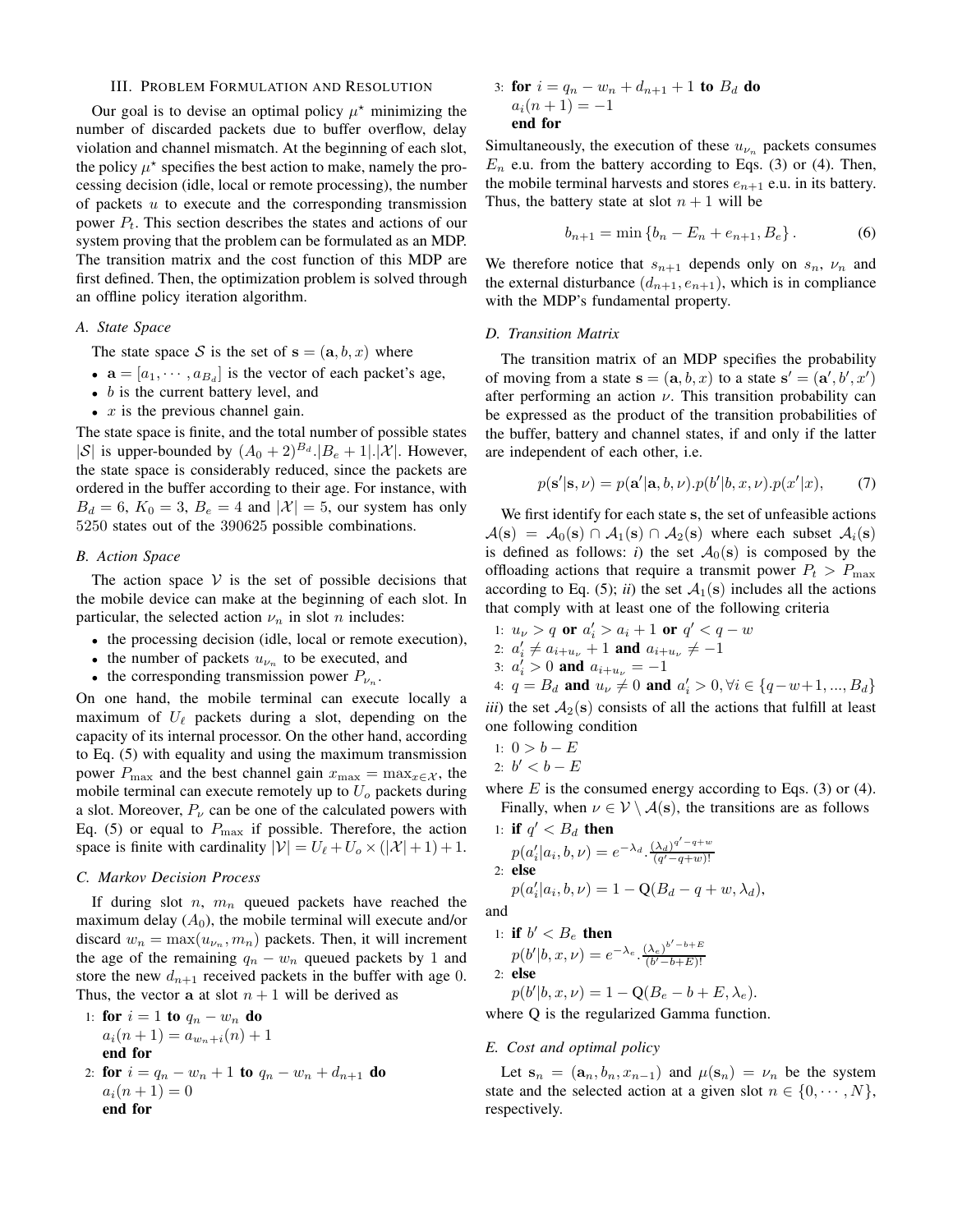We aim at minimizing the average number of discarded packets under policy  $\mu$ . Hence, the cost function is given by

$$
\overline{D}(\mu) = \lim_{N \to \infty} \frac{1}{N} \mathbb{E}^{\mu} \left[ \sum_{n=1}^{N} (\varepsilon_d(\mathbf{s}_n, \nu_n) + \varepsilon_o(\mathbf{s}_n, \nu_n) + \varepsilon_c(\mathbf{s}_n, \nu_n)) \right]
$$
(8)

where  $E$  is the mathematical expectation with respect to the policy  $\mu$ .  $\varepsilon_o(s_n, \nu_n)$ ,  $\varepsilon_d(s_n, \nu_n)$  and  $\varepsilon_c(s_n, \nu_n)$  are the instantaneous number of discarded packets due to buffer overflow, delay violation, and channel mismatch, respectively.

The buffer overflow occurs when  $q_n - w_n + d_{n+1} > B_d$ , therefore the number of discarded packets due to buffer overflow is obtained as

$$
\varepsilon_o(\mathbf{s}_n, \nu_n) = \sum_{t=B_d-q_n+w_n+1}^{+\infty} (q_n - w_n + t - B_d) \cdot e^{-\lambda_d} \cdot \frac{(\lambda_d)^t}{t!} \n= \lambda_d \cdot (1 - \mathbf{Q}(B_d - q_n + w_n, \lambda_d)) \n+ (q_n - w_n - B_d) \n\times (1 - \mathbf{Q}(B_d - q_n + w_n + 1, \lambda_d)).
$$
\n(9)

During slot  $n$ , the number of discarded packets due to delay violation is given by

$$
\varepsilon_d(\mathbf{s}_n, \nu_n) = \begin{cases} 0 & \text{if } m_n = 0 \text{ or } m_n \le u_{\nu_n} \\ m_n - u_{\nu_n} & \text{otherwise.} \end{cases}
$$
(10)

During slot  $n$ , the channel mismatch occurs because the current channel state  $x_n$  is unknown, and the decisions are made based on the knowledge of the previous channel state  $x_{n-1}$ . This situation arises when:

- the mobile device decides to offload with a rate  $R_{UL}(P_t, x_{n-1}) > R_{opt,UL}$
- the BS uses the rate  $R_{DL}(P_s, x_{n-1}) > R_{opt,DL}$

Both conditions are equivalent to  $x_{n-1} > x_n$ . Thus, the number of discarded packets due to channel mismatch is

$$
\varepsilon_c(\mathbf{s}_n, \nu_n) = u_n \times \text{Prob}(x_{n-1} > x_n), \tag{11}
$$

Finally, the MDP optimization problem is stated as

$$
\mu^* = \arg\min_{\mu} \overline{D}(\mu). \tag{12}
$$

This optimization problem can be solved using the PI algorithm [9]. The resulting optimal offline deterministic policy assigns to each state  $s \in S$  one and only one action  $\nu \in V$ .

#### IV. NUMERICAL RESULTS

We consider the system defined in Section II with the following parameters: the slot duration is  $T_s = 1$  ms. The data buffer can store  $B_d = 6$  packets, each of size  $L = 5000$  bits and can stay in the buffer  $A_0 = 3$  slots before being discarded. The battery of the mobile device can store  $B_e = 4$  e.u with  $\mathcal{E}_U = 40$  nJ. The allocated bandwidth is  $W_{UL} = 500$  kHz in the uplink and  $W_{DL} = 5$  MHz in the downlink with a noise power spectral density of  $N_0 = -87$  dBm/Hz. The channel state  $x$  can take  $5$  values from the finite set  $\mathcal{X} = \{-5.41, -1.59, 0.08, 1.42, 3.18\}$  dB following the correlation model described in Eq. (1). The packets carrying the computation result have the same size  $L_{DL} = 500$  bits. During a slot, the mobile device can execute up to  $U_{\ell} = 2$  packets locally or  $U<sub>o</sub> = 4$  packets remotely. The rest of the parameters are as follows:  $P_{\ell} = 30 \mu \text{W}$ ,  $P_r = 0.2 \text{ mW}$ ,  $P_s = 1.6 \text{ kW}$ ,  $P_w = 0.1$  mW,  $T_w = 0.1$  ms, and  $P_{\text{max}} = 0.74$  mW.

,

In Fig. 1 and Fig. 2, we plot the percentage of discarded packets versus the data arrival rate  $\lambda_d$  for  $\rho = 0.99$  and  $\rho =$ 0.75, respectively. Two values of energy arrival rate are also considered,  $\lambda_e = 1.0$  and  $\lambda_e = 2.0$ . The performance of the optimal policy is compared to three different policies, namely the *immediate*, *local*, and *offload* policies. The immediate policy processes, locally or remotely, the maximum number of packets using the current energy in the battery. The *local* policy is obtained by the PI algorithm when the actions are restricted to belong to the set of "local execution" decisions. The *offload* policy is obtained by the PI algorithm when the actions are restricted to belong to the set of "remote execution" decisions. We can see that the proposed policy gives better performance than the other policies. As the buffer overflow occurs more frequently when  $\lambda_d$  increases, we observe an increase in the number of discarded packets for all the policies. For both values of  $\lambda_e$ , we can notice that the *local* policy tends to the optimal policy, as  $\rho$  decreases since the probability of losing packets during the transmission increases. When  $\rho$  is high, the performance of the *local* policy decreases when  $\lambda_d$ increases due to the insufficient computing capacity of the mobile terminal's processor. Moreover, the gap between the optimal and the *immediate* policy increases when  $\rho$  decreases. Finally, the performance of the *offload* policy decreases when  $\rho$  decreases because packets can be lost at each decision due to channel fluctuation.



Fig. 1: Percentage of the discarded packets versus  $\lambda_d$  for  $\lambda_e =$  ${1, 2}$  and  $\rho = 0.99$ .

In Fig. 3 and Fig. 4, the average consumed energy and the average battery state are respectively plotted versus the data arrival rate  $\lambda_d$  for  $\rho = 0.99$  and energy arrival rates  $\lambda_e = \{1, 2\}$ . The proposed optimal policy consumes roughly as much energy as the *offload* policy while executing more